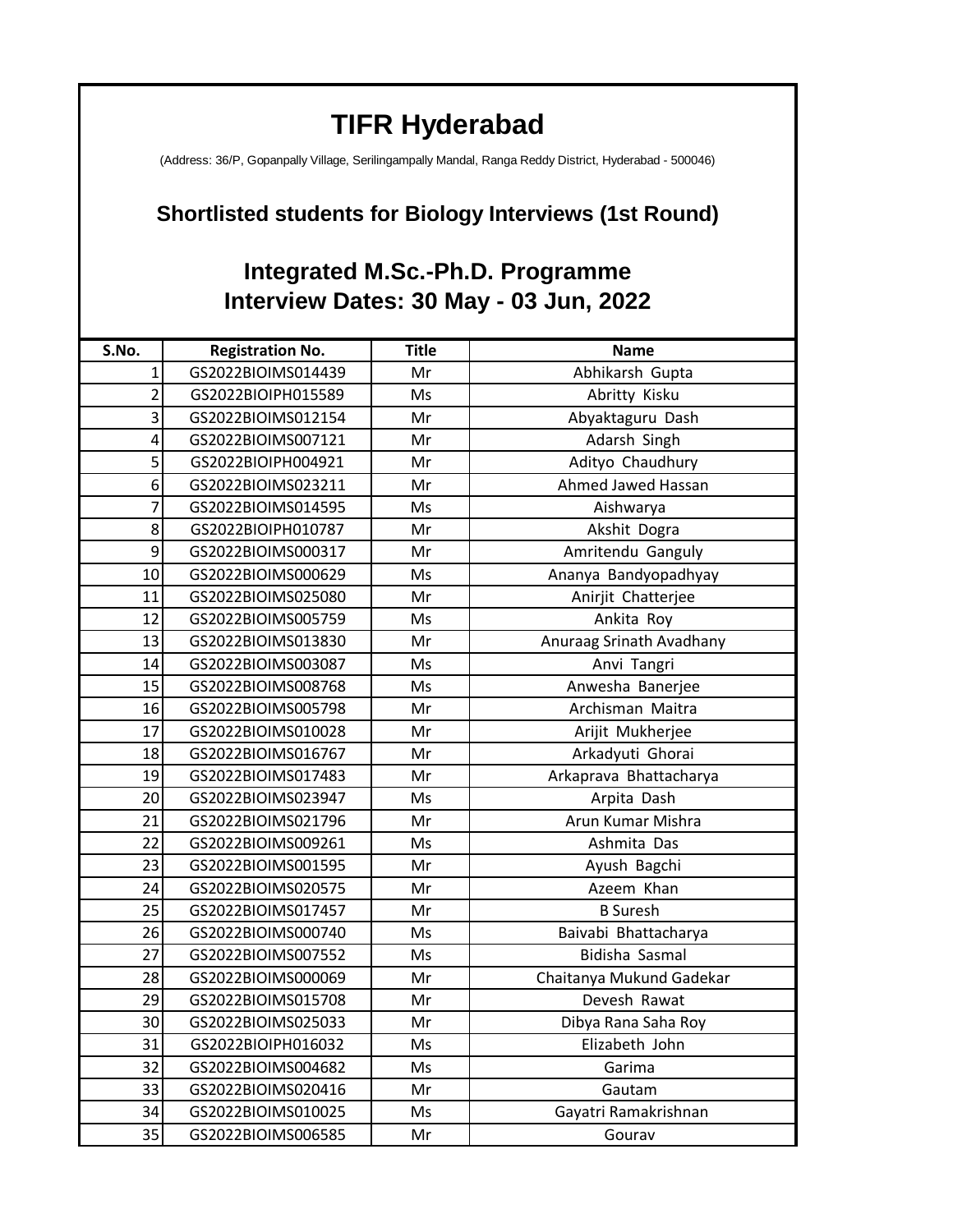| 36 | GS2022BIOIPH006059 | Ms | Haimanti Nath            |
|----|--------------------|----|--------------------------|
| 37 | GS2022BIOIMS020201 | Ms | Himani Sareen            |
| 38 | GS2022BIOIMS023682 | Mr | Inder Raj Singh          |
| 39 | GS2022BIOIMS021525 | Ms | Ishani Bose              |
| 40 | GS2022BIOIMS006989 | Mr | Jaskaran Singh Gill      |
| 41 | GS2022BIOIMS015262 | Ms | Jayanti Kumari           |
| 42 | GS2022BIOIMS008972 | Ms | Joyeeta Nath Purkayastha |
| 43 | GS2022BIOIMS014378 | Mr | K P Akilan               |
| 44 | GS2022BIOIMS009988 | Ms | Kamakshi Singh           |
| 45 | GS2022BIOIMS006125 | Ms | Kamalika Kanjilal        |
| 46 | GS2022BIOIMS004120 | Ms | Karen Jessica S          |
| 47 | GS2022BIOIMS002316 | Mr | Kartik Anand             |
| 48 | GS2022BIOIMS019969 | Mr | Kartik R Sawardekar      |
| 49 | GS2022BIOIMS005326 | Mr | Kevin                    |
| 50 | GS2022BIOIMS003669 | Ms | Kritika                  |
| 51 | GS2022BIOIMS003581 | Ms | Kritika Garg             |
| 52 | GS2022BIOIMS001680 | Ms | Lipi S                   |
| 53 | GS2022BIOIMS003398 | Mr | Madhav Gaur              |
| 54 | GS2022BIOIMS007538 | Mr | Mahimn Indravadan Dave   |
| 55 | GS2022BIOIMS000663 | Mr | Mallar Dasgupta          |
| 56 | GS2022BIOIMS006458 | Mr | Manas Kundu              |
| 57 | GS2022BIOIMS018333 | Mr | Manjeet                  |
| 58 | GS2022BIOIMS002332 | Mr | Md Shahnawaz Zafar       |
| 59 | GS2022BIOIMS022638 | Mr | Md. Aniruzzaman          |
| 60 | GS2022BIOIMS021983 | Ms | Mehvish Khan             |
| 61 | GS2022BIOIMS011765 | Mr | Minhaaz Suhail           |
| 62 | GS2022BIOIMS011981 | Mr | Mukund Sharma            |
| 63 | GS2022BIOIMS007357 | Ms | Nakshathra Anil          |
| 64 | GS2022BIOIMS000519 | Ms | Namrata Vaswani          |
| 65 | GS2022BIOIMS000685 | Ms | Nandini Bhargava         |
| 66 | GS2022BIOIMS018070 | Mr | Naren C                  |
| 67 | GS2022BIOIMS011433 | Ms | Nazish Ali Hasan Jeevaji |
| 68 | GS2022BIOIMS003017 | Ms | Nimisha Majumder         |
| 69 | GS2022BIOIMS018777 | Mr | Pakshal Ravi Jain        |
| 70 | GS2022BIOIMS003850 | Ms | Palak                    |
| 71 | GS2022BIOIMS003659 | Mr | Pallab Ghosh             |
| 72 | GS2022BIOIPH019110 | Mr | Pallab Majee             |
| 73 | GS2022BIOIMS025015 | Mr | Pallab Paul              |
| 74 | GS2022BIOIMS000261 | Mr | Partho Pratim Das        |
| 75 | GS2022BIOIMS014753 | Mr | Piyush Singal            |
| 76 | GS2022BIOIMS004411 | Mr | Priyansh Preet           |
| 77 | GS2022BIOIMS022071 | Mr | Priyojit Das             |
| 78 | GS2022BIOIMS021479 | Mr | Pulkit                   |
| 79 | GS2022BIOIMS001084 | Mr | Riju Dey                 |
| 80 | GS2022BIOIMS024536 | Ms | Rishali Wadhawan         |
| 81 | GS2022BIOIMS023518 | Mr | Rishi Rishabh            |
| 82 | GS2022BIOIMS002845 | Ms | Ritu Yadav               |
|    |                    |    |                          |